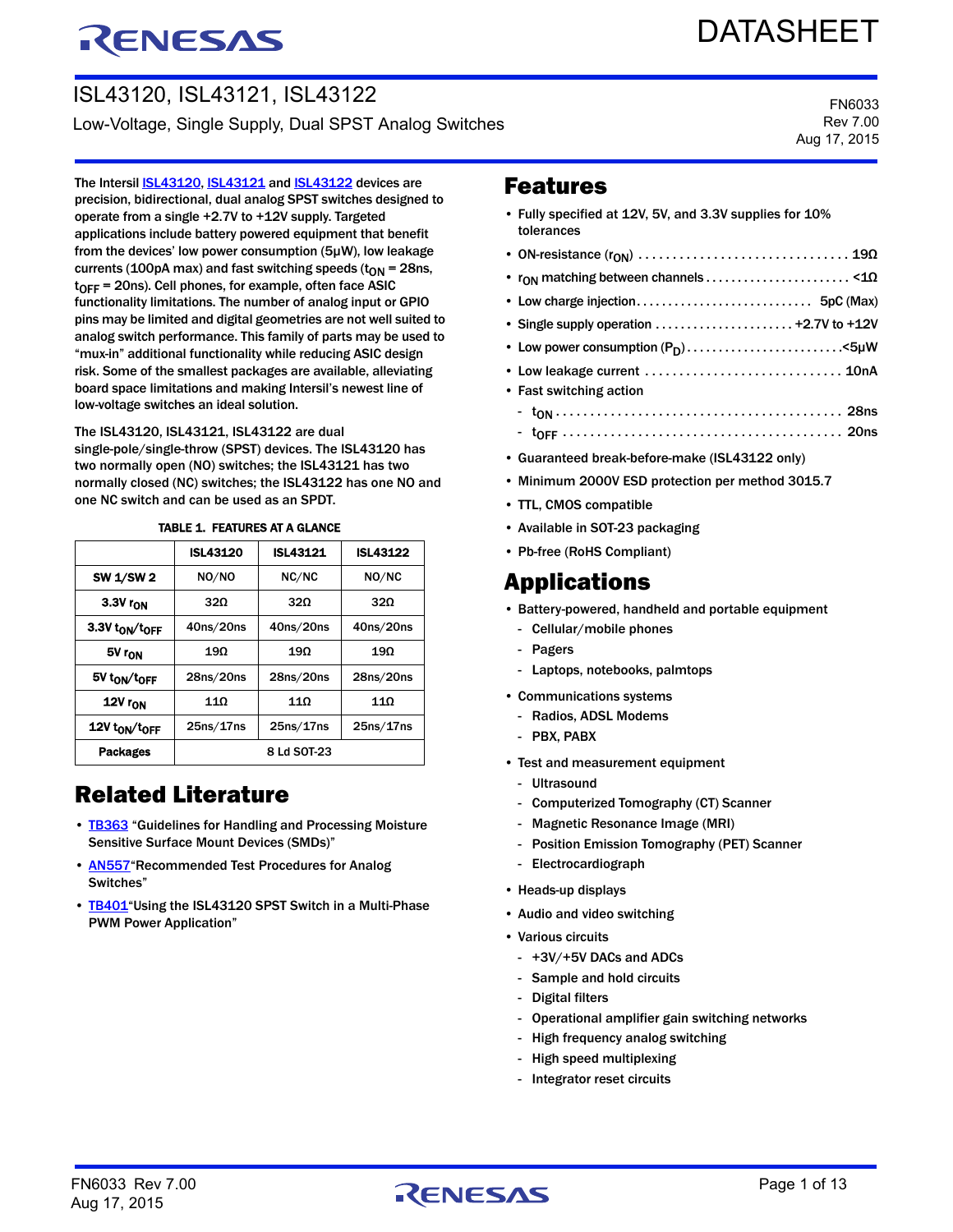### <span id="page-1-5"></span>Ordering Information

| <b>PART NUMBER</b><br>(Notes 1, 2, 3)                                                    | <b>PART</b><br><b>MARKING</b> | TEMP. RANGE (°C) | <b>PACKAGE</b><br>(RoHS Compliant) | PKG.<br><b>DWG.#</b> |
|------------------------------------------------------------------------------------------|-------------------------------|------------------|------------------------------------|----------------------|
| <b>ISL43120IHZ-T</b>                                                                     | 120Z (Note 4)                 | $-40$ to $+85$   | 8 Ld SOT-23                        | P8.064               |
| ISL43121IHZ-T (No longer available,<br>recommended replacement:<br><b>ISL43120IHZ-T)</b> | 121Z (Note 4)                 | $-40$ to $+85$   | 8 Ld SOT-23                        | P8.064               |
| ISL43122IHZ-T (No longer available,<br>recommended replacement:<br><b>ISL43120IHZ-T)</b> | 1227 (Note 4)                 | $-40$ to $+85$   | 8 Ld SOT-23                        | P8.064               |

NOTES:

- <span id="page-1-1"></span>1. Please refer to **[TB347](http://www.intersil.com/content/dam/Intersil/documents/tb34/tb347.pdf)** for details on reel specifications.
- <span id="page-1-2"></span>2. These Intersil Pb-free plastic packaged products employ special Pb-free material sets, molding compounds/die attach materials, and 100% matte tin plate plus anneal (e3 termination finish, which is RoHS compliant and compatible with both SnPb and Pb-free soldering operations). Intersil Pb-free products are MSL classified at Pb-free peak reflow temperatures that meet or exceed the Pb-free requirements of IPC/JEDEC J STD-020.
- <span id="page-1-3"></span>3. For Moisture Sensitivity Level (MSL), please see product information page for **ISL43120, [ISL43121,](http://www.intersil.com/products/ISL43121#packaging) ISL43122**. For more information on MSL, please see tech brief [TB363.](http://www.intersil.com/content/dam/Intersil/documents/tb36/tb363.pdf)
- <span id="page-1-4"></span>4. The part marking is located on the bottom of the part.

## **Pin Configurations ([Note 5](#page-1-0))**







NOTE:

<span id="page-1-0"></span>5. Switches Shown for Logic "0" Input.

### Truth Table

|     |                 | <b>ISL43120</b> |            | <b>ISL43121</b> |                 |            | <b>ISL43122</b> |
|-----|-----------------|-----------------|------------|-----------------|-----------------|------------|-----------------|
| IN1 | IN <sub>2</sub> | <b>NO1</b>      | <b>NO2</b> | NC1             | NC <sub>2</sub> | <b>NO1</b> | NC <sub>2</sub> |
| 0   | 0               | <b>OFF</b>      | <b>OFF</b> | ON              | ON              | <b>OFF</b> | ON              |
| 0   |                 | <b>OFF</b>      | ON         | ON              | <b>OFF</b>      | <b>OFF</b> | <b>OFF</b>      |
|     | 0               | ON              | <b>OFF</b> | <b>OFF</b>      | ON              | ON         | ON              |
|     |                 | ON              | ON         | <b>OFF</b>      | <b>OFF</b>      | ON         | <b>OFF</b>      |

NOTE: Logic "0" ≤0.8V. Logic "1" ≥2.4V.

### Pin Descriptions

| <b>ISL43120</b><br><b>PIN NUMBER</b> | <b>ISL43121</b><br><b>PIN NUMBER</b> | <b>ISL43122</b><br><b>PIN NUMBER</b> | <b>PIN NAME</b>        | <b>FUNCTION</b>                           |
|--------------------------------------|--------------------------------------|--------------------------------------|------------------------|-------------------------------------------|
| 2                                    |                                      | 2                                    | V+                     | System Power Supply Input (+2.7V to +12V) |
| 6                                    | 6                                    | 6                                    | <b>GND</b>             | <b>Ground Connection</b>                  |
| 3, 7                                 | 3, 7                                 | 3, 7                                 | <b>IN</b> <sub>x</sub> | <b>Digital Control Input</b>              |
| 4,8                                  | 4.8                                  | 4,8                                  | COM <sub>x</sub>       | <b>Analog Switch Common Pin</b>           |
| 1, 5                                 |                                      | 1                                    | <b>NOx</b>             | <b>Analog Switch Normally Open Pin</b>    |
|                                      | 1, 6                                 | 5                                    | <b>NC<sub>x</sub></b>  | <b>Analog Switch Normally Closed Pin</b>  |

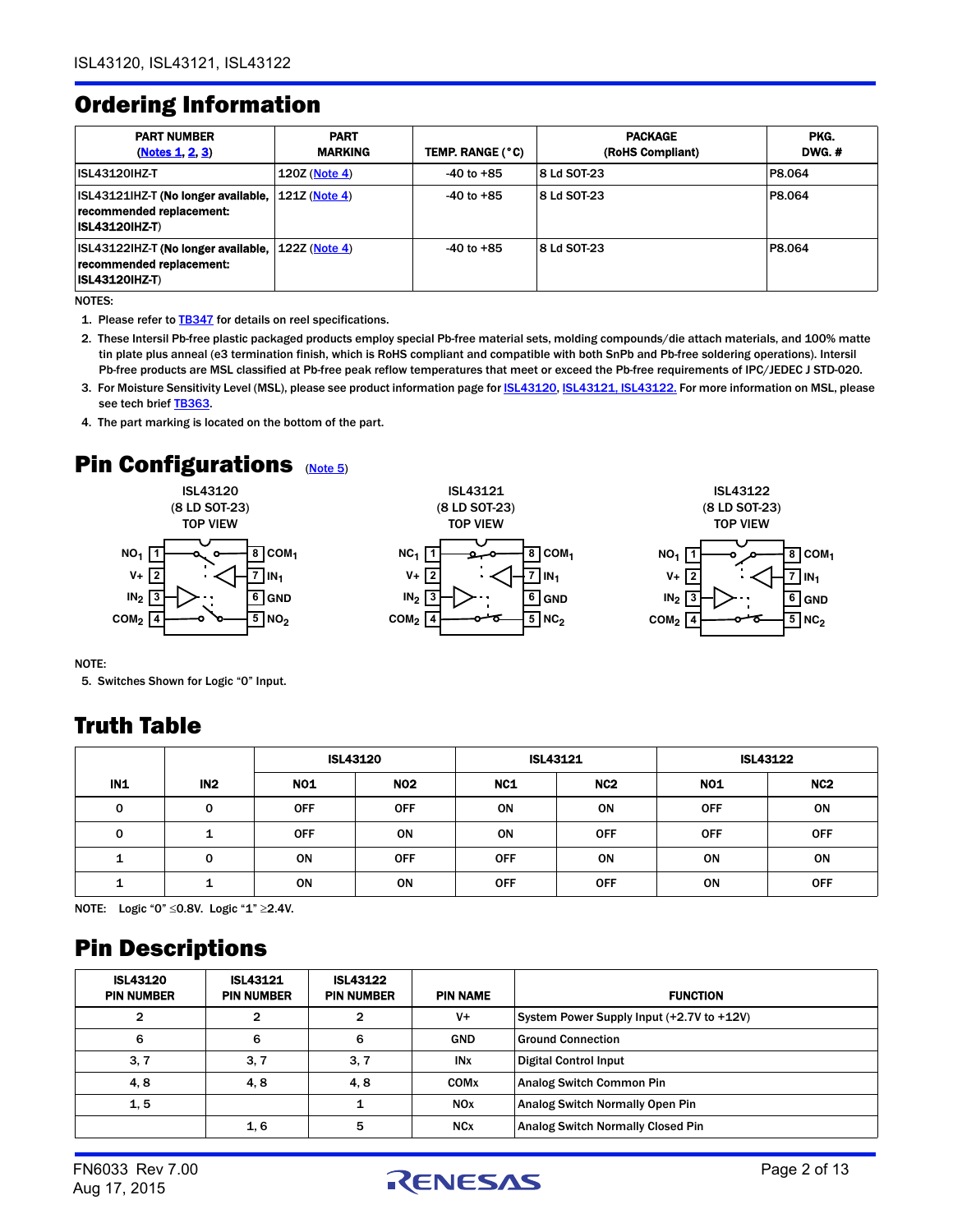#### Absolute Maximum Ratings Thermal Information

| <b>Input Voltages</b>                                 |
|-------------------------------------------------------|
|                                                       |
|                                                       |
| <b>Output Voltages</b>                                |
|                                                       |
|                                                       |
| Peak Current NO, NC, or COM                           |
|                                                       |
| <b>ESD Rating</b>                                     |
| Human Body Model (Per MIL-STD-883 Method 3015)  > 2kV |

| 215<br>Maximum Junction Temperature (Plastic Package)  +150°C<br>Maximum Storage Temperature Range -65°C to +150°C | $\theta_{IA}$ (°C/W) | Thermal Resistance (Typical, Note 7) |
|--------------------------------------------------------------------------------------------------------------------|----------------------|--------------------------------------|
|                                                                                                                    |                      |                                      |
|                                                                                                                    |                      |                                      |
|                                                                                                                    |                      |                                      |
|                                                                                                                    |                      |                                      |

#### Recommended Operating Conditions

*CAUTION: Do not operate at or near the maximum ratings listed for extended periods of time. Exposure to such conditions may adversely impact product reliability and result in failures not covered by warranty.*

#### NOTES:

<span id="page-2-0"></span>6. Signals on NC, NO, COM, or IN exceeding V+ or GND are clamped by internal diodes. Limit forward diode current to maximum current ratings.

<span id="page-2-1"></span>7.  $\theta_{JA}$  is measured with the component mounted on a low effective thermal conductivity test board in free air. See Tech Brief [TB379](http://www.intersil.com/content/dam/Intersil/documents/tb37/tb379.pdf) for details.

<span id="page-2-2"></span>**Electrical Specifications - 5V Supply**  $V+=+4.5V$  to  $+5.5V$ , GND = 0V, V<sub>INH</sub> = 2.4V, V<sub>INL</sub> = 0.8V [\(Note 8](#page-5-4)), unless otherwise specified. Boldface limits apply across the operating temperature range, -40°C to +85°C.

|                                                                        |                                                                                                                    | <b>TEMP</b>   | <b>MIN</b>     |                          | <b>MAX</b>               |              |
|------------------------------------------------------------------------|--------------------------------------------------------------------------------------------------------------------|---------------|----------------|--------------------------|--------------------------|--------------|
| <b>PARAMETER</b>                                                       | <b>TEST CONDITIONS</b>                                                                                             | $(^{\circ}C)$ | (Notes 9 10)   | <b>TYP</b>               | (Notes 9, 10)            | <b>UNIT</b>  |
| <b>ANALOG SWITCH CHARACTERISTICS</b>                                   |                                                                                                                    |               |                |                          |                          |              |
| Analog Signal Range, VANALOG                                           |                                                                                                                    | Full          | $\mathbf 0$    | $\overline{\phantom{a}}$ | $V+$                     | $\mathsf{V}$ |
| ON-resistance, r <sub>ON</sub>                                         | $V_+$ = 4.5V, $I_{COM}$ = 1.0mA, $V_{NO}$ or $V_{NC}$ = 3.5V                                                       | 25            |                | 19                       | 30                       | Ω            |
|                                                                        | (see Figure 5)                                                                                                     | Full          |                | 23                       | 40                       | Ω            |
| r <sub>ON</sub> Matching Between Channels,                             | $V_1 = 5V$ , $I_{COM} = 1.0 \text{mA}$ , $V_{NO}$ or $V_{NC} = 3.5 V$                                              | 25            | $\blacksquare$ | 0.8                      | $\overline{2}$           | Ω            |
| $\Delta r_{\rm ON}$                                                    |                                                                                                                    | Full          |                | 1                        | 4                        | Ω            |
| r <sub>ON</sub> Flatness, r <sub>FLAT(ON)</sub>                        | $V_1 = 5V$ , $I_{COM} = 1.0$ mA, $V_{NO}$ or $V_{NC} = 1V$ , 2V, 3V                                                | Full          |                | 7                        | 8                        | Ω            |
| NO or NC OFF Leakage Current,                                          | $V_+$ = 5.5V, V <sub>COM</sub> = 1V, 4.5V, V <sub>NO</sub> or V <sub>NC</sub> = 4.5V, 1V                           | 25            | -0.1           | 0.01                     | 0.1                      | nA           |
| INO(OFF) Or INC(OFF)                                                   |                                                                                                                    | Full          | -5             |                          | 5                        | nA           |
| COM OFF Leakage Current, I <sub>COM(OFF)</sub>                         | $V_1 = 5.5V$ , $V_{COM} = 4.5V$ , 1V, $V_{NO}$ or $V_{NC} = 1V$ , 4.5V                                             | 25            | $-0.1$         | $\blacksquare$           | 0.1                      | nA           |
|                                                                        |                                                                                                                    | Full          | -5             |                          | 5                        | nA           |
| COM ON Leakage Current, I <sub>COM(ON)</sub>                           | $V_+$ = 5.5V, V <sub>COM</sub> = 1V, 4.5V, or V <sub>NO</sub> or V <sub>NC</sub> = 1V, 4.5V, or<br><b>Floating</b> | 25            | $-0.2$         |                          | 0.2                      | nA           |
|                                                                        |                                                                                                                    | Full          | $-10$          | $\blacksquare$           | 10                       | nA           |
| <b>DYNAMIC CHARACTERISTICS</b>                                         |                                                                                                                    |               |                |                          |                          |              |
| Turn-ON Time, ton                                                      | $V_{NQ}$ or $V_{NC}$ = 3V, R <sub>1</sub> = 1k $\Omega$ , C <sub>1</sub> = 35pF, V <sub>IN</sub> = 0V to 3V        | 25            | $\mathbf{r}$   | 28                       | 75                       | ns           |
|                                                                        | (see Figure 1, Note 11)                                                                                            | Full          |                | 40                       | 150                      | ns           |
| Turn-OFF Time, toFF                                                    | $V_{NO}$ or $V_{NC}$ = 3V, R <sub>1</sub> = 1kΩ, C <sub>1</sub> = 35pF, V <sub>IN</sub> = 0V to 3V                 | 25            |                | 20                       | 50                       | ns           |
|                                                                        | (see Figure 1, Note 11)                                                                                            | Full          | $\blacksquare$ | 30                       | 100                      | ns           |
| <b>Break-Before-Make Time Delay</b><br>(ISL43122 only), t <sub>D</sub> | $R_L$ = 300 $\Omega$ , $C_L$ = 35pF, $V_{NO}$ = $V_{NC}$ = 3V, $V_{IN}$ = 0V to 3V<br>(see Figure 3, Note 11)      | Full          | 3              | 10                       |                          | ns           |
| Charge Injection, Q                                                    | $C_L$ = 1.0nF, $V_G$ = 0V, R <sub>G</sub> = 0 $\Omega$ (see Figure 2, Note 11)                                     | 25            | $\overline{a}$ | 3                        | 5                        | рC           |
| <b>OFF Isolation</b>                                                   | $R_L$ = 50 $\Omega$ , C <sub>L</sub> = 5pF, f = 1MHz (see Figure 4)                                                | 25            | $\blacksquare$ | 76                       | $\overline{\phantom{0}}$ | dΒ           |
| Crosstalk (Channel-to-Channel)                                         | $R_1$ = 50 $\Omega$ , C <sub>1</sub> = 5pF, f = 1MHz (see Figure 6)                                                | 25            |                | $-105$                   |                          | dB           |
| <b>Power Supply Rejection Ratio</b>                                    | $R_1 = 50\Omega$ , $C_1 = 5pF$ , $f = 1MHz$                                                                        | 25            |                | 60                       | $\overline{\phantom{0}}$ | dB           |
| NO or NC OFF Capacitance, $C_{\text{OFF}}$                             | $f = 1$ MHz, $V_{NO}$ or $V_{NC} = V_{COM} = 0V$ (see Figure 7)                                                    | 25            | $\blacksquare$ | 8                        | $\overline{\phantom{a}}$ | рF           |
| COM OFF Capacitance, C <sub>COM(OFF)</sub>                             | $f = 1$ MHz, V <sub>NO</sub> or V <sub>NC</sub> = V <sub>COM</sub> = 0V (see Figure 7)                             | 25            |                | 8                        |                          | pF           |
| COM ON Capacitance, C <sub>COM(ON)</sub>                               | f = 1MHz, $V_{NO}$ or $V_{NC}$ = $V_{COM}$ = 0V (see Figure 7)                                                     | 25            |                | 21                       | $\overline{\phantom{0}}$ | pF           |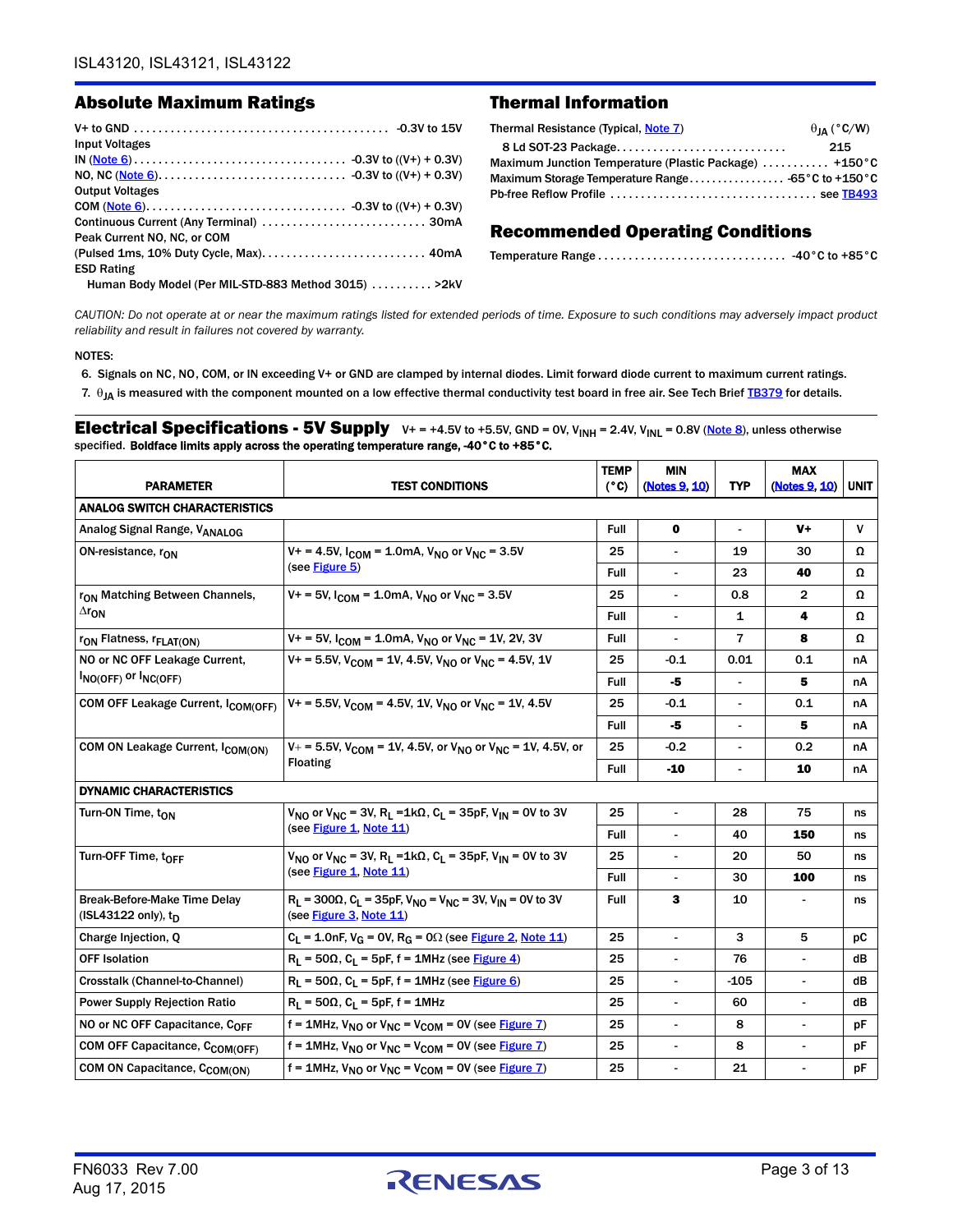**Electrical Specifications - 5V Supply**  $V+=+4.5V$  to +5.5V, GND = 0V, V<sub>INH</sub> = 2.4V, V<sub>INL</sub> = 0.8V (Note 8), unless otherwise specified. Boldface limits apply across the operating temperature range, -40°C to +85°C. (Continued)

|                                                    |                                                            | <b>TEMP</b> | <b>MIN</b>    |            | <b>MAX</b>     |             |
|----------------------------------------------------|------------------------------------------------------------|-------------|---------------|------------|----------------|-------------|
| <b>PARAMETER</b>                                   | <b>TEST CONDITIONS</b>                                     | (°C)        | (Notes 9, 10) | <b>TYP</b> | (Notes 9, 10)  | <b>UNIT</b> |
| <b>POWER SUPPLY CHARACTERISTICS</b>                |                                                            |             |               |            |                |             |
| <b>Power Supply Range</b>                          |                                                            | Full        | 2.7           |            | 12             | V           |
| Positive Supply Current, I+                        | $V_1 = 5.5V$ , $V_{IN} = 0V$ or V+, all channels on or off | Full        | -1            | 0.0001     | 1              | μA          |
| <b>DIGITAL INPUT CHARACTERISTICS</b>               |                                                            |             |               |            |                |             |
| Input Voltage Low, V <sub>INL</sub>                |                                                            | Full        |               |            | 0.8            |             |
| Input Voltage High, V <sub>INH</sub>               |                                                            | Full        | 2.4           |            | $\blacksquare$ | V           |
| Input Current, I <sub>INH</sub> , I <sub>INL</sub> | $V + = 5.5V$ , $V_{IN} = 0V$ or $V +$                      | <b>Full</b> | -1            |            | 1              | μA          |

Electrical Specifications - 3.3V Supply  $V+=+3.0V$  to  $+3.6V$ , GND = 0V,  $V_{INH}$  = 2.4V,  $V_{INL}$  = 0.8V ([Note 8](#page-5-4)), unless otherwise specified. Boldface limits apply across the operating temperature range, -40°C to +85°C.

|                                                     |                                                                                                                           | <b>TEMP</b> | <b>MIN</b>               |                | <b>MAX</b>               |              |
|-----------------------------------------------------|---------------------------------------------------------------------------------------------------------------------------|-------------|--------------------------|----------------|--------------------------|--------------|
| <b>PARAMETER</b>                                    | <b>TEST CONDITIONS</b>                                                                                                    | (°C)        | (Notes 9, 10)            | <b>TYP</b>     | (Notes 9, 10)            | <b>UNIT</b>  |
| ANALOG SWITCH CHARACTERISTICS                       |                                                                                                                           |             |                          |                |                          |              |
| Analog Signal Range, VANALOG                        |                                                                                                                           | Full        | $\mathbf 0$              | $\sim$         | $V+$                     | $\mathsf{v}$ |
| ON-resistance, r <sub>ON</sub>                      | $V_1 = 3V$ , $I_{COM} = 1.0 \text{mA}$ , $V_{NO}$ or $V_{NC} = 1.5V$                                                      | 25          |                          | 32             | 50                       | Ω            |
|                                                     |                                                                                                                           | <b>Full</b> | $\blacksquare$           | 40             | 60                       | Ω            |
| r <sub>ON</sub> Matching Between Channels,          | $V_1 = 3.3V$ , $I_{COM} = 1.0mA$ , $V_{NO}$ or $V_{MC} = 1.5V$                                                            | 25          | $\overline{\phantom{a}}$ | 0.8            | $\overline{2}$           | Ω            |
| $\Delta r_{\rm ON}$                                 |                                                                                                                           | <b>Full</b> |                          | 1              | 4                        | Ω            |
| r <sub>ON</sub> Flatness, r <sub>FLAT(ON)</sub>     | $V_+$ = 3.3V, $I_{COM}$ = 1.0mA, $V_{NO}$ or $V_{NC}$ = 0.5V, 1V, 1.5V                                                    | 25          | $\overline{\phantom{a}}$ | 6              | 8                        | Ω            |
|                                                     |                                                                                                                           | Full        |                          | $\overline{7}$ | 12                       | Ω            |
| NO or NC OFF Leakage Current.                       | $V_1 = 3.6V$ , $V_{COM} = 1V$ , 3V, $V_{NO}$ or $V_{MC} = 3V$ , 1V                                                        | 25          | $-0.1$                   | 0.01           | 0.1                      | nА           |
| $I_{NO(OFF)}$ or $I_{NC(OFF)}$                      |                                                                                                                           | Full        | -5                       | $\sim$         | 5                        | nА           |
| COM OFF Leakage Current, I <sub>COM(OFF)</sub>      | $V_+$ = 3.6V, V <sub>COM</sub> = 3V, 1V, V <sub>NO</sub> or V <sub>NC</sub> = 1V, 3V                                      | 25          | $-0.1$                   | 0.01           | 0.1                      | nA           |
|                                                     |                                                                                                                           | Full        | -5                       |                | 5                        | nА           |
| COM ON Leakage Current, I <sub>COM(ON)</sub>        | $V_+$ = 3.6V, V <sub>COM</sub> = 1V, 3V, or V <sub>NO</sub> or V <sub>NC</sub> = 1V, 3V, or floating                      | 25          | -0.2                     |                | 0.2                      | nА           |
|                                                     |                                                                                                                           | <b>Full</b> | -10                      |                | 10                       | nA           |
| <b>DYNAMIC CHARACTERISTICS</b>                      |                                                                                                                           |             |                          |                |                          |              |
| Turn-ON Time, ton                                   | $V_{NO}$ or $V_{NC}$ = 1.5V, R <sub>L</sub> = 1kΩ, C <sub>L</sub> = 35pF,                                                 | 25          |                          | 40             | 120                      | ns           |
|                                                     | $V_{IN}$ = 0V to 3V (Note 11)                                                                                             | Full        | $\overline{\phantom{a}}$ | 60             | 200                      | ns           |
| Turn-OFF Time, toFF                                 | $V_{NO}$ or $V_{NC}$ = 1.5V, R <sub>L</sub> = 1k $\Omega$ , C <sub>L</sub> = 35pF,                                        | 25          |                          | 20             | 50                       | ns           |
|                                                     | $V_{IN}$ = 0V to 3V (Note 11)                                                                                             | Full        |                          | 30             | 120                      | ns           |
| Break-before-make Time Delay<br>(ISL43122 only), tp | $R_L$ = 300 $\Omega$ , C <sub>L</sub> = 35pF, V <sub>NO</sub> or V <sub>NC</sub> = 1.5V,<br>$V_{IN}$ = 0V to 3V (Note 11) | Full        | 3                        | 20             | $\overline{\phantom{a}}$ | ns           |
| Charge Injection, Q                                 | $C_L = 1.0$ nF, V <sub>G</sub> = 0V, R <sub>G</sub> = 0 $\Omega$ (Note 11)                                                | 25          | $\blacksquare$           | $\mathbf{1}$   | 5                        | рC           |
| <b>OFF-isolation</b>                                | $R_1 = 50\Omega$ , $C_1 = 5pF$ , $f = 1MHz$                                                                               | 25          |                          | 76             |                          | dВ           |
| Crosstalk (Channel-to-channel)                      | $R_1 = 50\Omega$ , $C_1 = 5pF$ , $f = 1MHz$                                                                               | 25          | $\overline{\phantom{a}}$ | -105           | $\overline{\phantom{a}}$ | dB           |
| <b>Power Supply Rejection Ratio</b>                 | $R_L = 50\Omega$ , $C_L = 5pF$ , $f = 1MHz$                                                                               | 25          | $\blacksquare$           | 56             | $\blacksquare$           | dB           |
| NO or NC OFF Capacitance, COFF                      | $f = 1$ MHz, $V_{NO}$ or $V_{NC} = V_{COM} = 0V$                                                                          | 25          | $\blacksquare$           | 8              | $\overline{\phantom{a}}$ | рF           |
| COM OFF Capacitance, C <sub>COM(OFF)</sub>          | $f = 1$ MHz, V <sub>NO</sub> or V <sub>NC</sub> = V <sub>COM</sub> = 0V                                                   | 25          | $\blacksquare$           | 8              | $\overline{\phantom{a}}$ | рF           |
| COM ON Capacitance, C <sub>COM(ON)</sub>            | $f = 1$ MHz, V <sub>NO</sub> or V <sub>NC</sub> = V <sub>COM</sub> = 0V (See Figure 7)                                    | 25          |                          | 21             |                          | рF           |
| <b>POWER SUPPLY CHARACTERISTICS</b>                 |                                                                                                                           |             |                          |                |                          |              |
| Positive Supply Current, I+                         | $V_+$ = 3.6V, V <sub>IN</sub> = 0V or V+, all channels on or off                                                          | Full        | -1                       | $\blacksquare$ | 1                        | μA           |

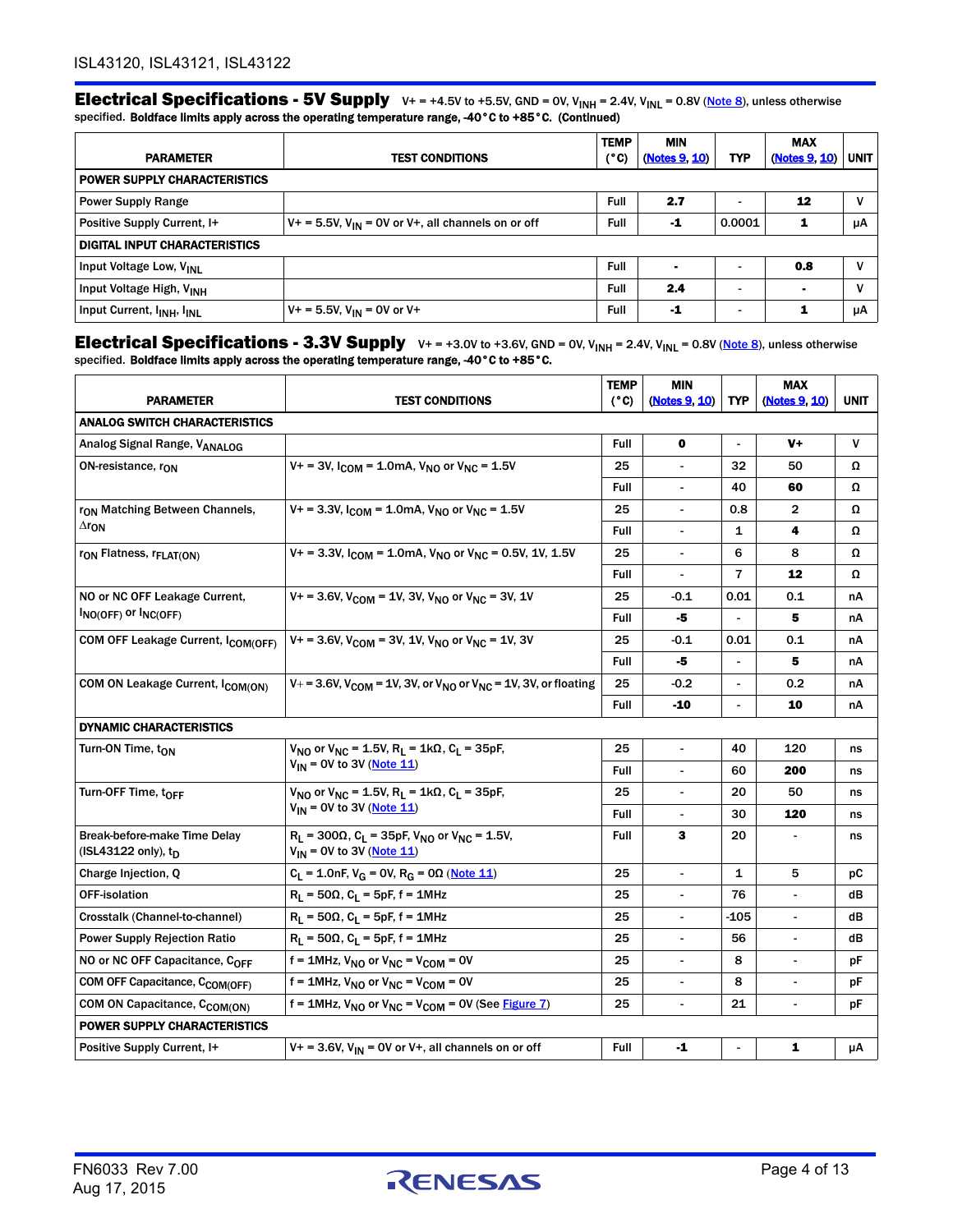Electrical Specifications - 3.3V Supply  $V+=+3.0V$  to  $+3.6V$ , GND = 0V, V<sub>INH</sub> = 2.4V, V<sub>INL</sub> = 0.8V (Note 8), unless otherwise specified. Boldface limits apply across the operating temperature range, -40°C to +85°C. (Continued)

|                                                    |                                   | <b>TEMP</b>   | <b>MIN</b>     |            | MAX           |             |
|----------------------------------------------------|-----------------------------------|---------------|----------------|------------|---------------|-------------|
| <b>PARAMETER</b>                                   | <b>TEST CONDITIONS</b>            | $(^{\circ}C)$ | (Notes 9, 10)  | <b>TYP</b> | (Notes 9, 10) | <b>UNIT</b> |
| <b>DIGITAL INPUT CHARACTERISTICS</b>               |                                   |               |                |            |               |             |
| Input Voltage Low, V <sub>INL</sub>                |                                   | Full          | $\blacksquare$ |            | 0.8           | v           |
| Input Voltage High, V <sub>INH</sub>               |                                   | Full          | 2.4            |            |               | ν           |
| Input Current, I <sub>INH</sub> , I <sub>INL</sub> | $V_+$ = 3.6V, $V_{IN}$ = 0V or V+ | Full          | -1             |            |               | μA          |

Electrical Specifications - 12V Supply  $v+=+10.8V$  to  $+13V$ , GND = 0V,  $V_{INH}$  = 2.4V,  $V_{INL}$  = 0.8V [\(Note 8\)](#page-5-4), unless otherwise specified. Boldface limits apply across the operating temperature range, -40°C to +85°C.

|                                                             |                                                                                                              | <b>TEMP</b>                                                                                                                                                                                                                                                                                                                                                                                                                                                                                    | <b>MIN</b>               |                          | <b>MAX</b>     |             |
|-------------------------------------------------------------|--------------------------------------------------------------------------------------------------------------|------------------------------------------------------------------------------------------------------------------------------------------------------------------------------------------------------------------------------------------------------------------------------------------------------------------------------------------------------------------------------------------------------------------------------------------------------------------------------------------------|--------------------------|--------------------------|----------------|-------------|
| <b>PARAMETER</b>                                            | <b>TEST CONDITIONS</b>                                                                                       | (°C)                                                                                                                                                                                                                                                                                                                                                                                                                                                                                           | (Notes 9, 10)            | TYP.                     | (Notes 9, 10)  | <b>UNIT</b> |
| <b>ANALOG SWITCH CHARACTERISTICS</b>                        |                                                                                                              |                                                                                                                                                                                                                                                                                                                                                                                                                                                                                                |                          |                          |                |             |
| Analog Signal Range, VANALOG                                |                                                                                                              | <b>Full</b>                                                                                                                                                                                                                                                                                                                                                                                                                                                                                    | $\mathbf o$              | $\overline{a}$           | V+             | V           |
| ON-resistance, r <sub>ON</sub>                              | $V_1 = 10.8V$ , $I_{COM} = 1.0mA$ , $V_{NO}$ or $V_{MC} = 10V$                                               | 25                                                                                                                                                                                                                                                                                                                                                                                                                                                                                             | $\blacksquare$           | 11                       | 20             | Ω           |
|                                                             |                                                                                                              | Full                                                                                                                                                                                                                                                                                                                                                                                                                                                                                           |                          | 15                       | 25             | Ω           |
| r <sub>ON</sub> Matching Between Channels, ∆r <sub>ON</sub> | $V_1 = 12V$ , $I_{COM} = 1.0 \text{mA}$ , $V_{NO}$ or $V_{NC} = 10V$                                         | 25                                                                                                                                                                                                                                                                                                                                                                                                                                                                                             | $\overline{\phantom{a}}$ | 0.8                      | $\overline{2}$ | Ω           |
|                                                             |                                                                                                              | <b>Full</b>                                                                                                                                                                                                                                                                                                                                                                                                                                                                                    | $\overline{\phantom{a}}$ | 1                        | 4              | Ω           |
| r <sub>ON</sub> Flatness, r <sub>FLAT(ON)</sub>             | $V_1 = 12V$ , $I_{COM} = 1.0 \text{mA}$ , $V_{NO}$ or $V_{MC} = 3V$ , 6V, 9V                                 | 25                                                                                                                                                                                                                                                                                                                                                                                                                                                                                             | $\overline{\phantom{0}}$ | 1                        | 4              | Ω           |
|                                                             |                                                                                                              | Full                                                                                                                                                                                                                                                                                                                                                                                                                                                                                           | $\overline{\phantom{a}}$ | $\overline{\phantom{0}}$ | 6              | Ω           |
| NO or NC OFF Leakage Current,                               | $V_1 = 13V$ , $V_{COM} = 1V$ , 12V, $V_{NO}$ or $V_{MC} = 12V$ , 1V                                          | 25                                                                                                                                                                                                                                                                                                                                                                                                                                                                                             | $-0.1$                   | 0.01                     | 0.1            | nA          |
| $I_{NO(OFF)}$ or $I_{NC(OFF)}$                              |                                                                                                              | Full                                                                                                                                                                                                                                                                                                                                                                                                                                                                                           | -5                       |                          | 5              | nA          |
| COM OFF Leakage Current, I <sub>COM(OFF)</sub>              | $V_1 = 13V$ , $V_{COM} = 12V$ , 1V, $V_{NO}$ or $V_{MC} = 1V$ , 12V                                          | 25                                                                                                                                                                                                                                                                                                                                                                                                                                                                                             | $-0.1$                   | 0.01                     | 0.1            | nA          |
|                                                             |                                                                                                              | <b>Full</b>                                                                                                                                                                                                                                                                                                                                                                                                                                                                                    | -5                       |                          | 5              | nA          |
| COM ON Leakage Current, I <sub>COM(ON)</sub>                | $V_+$ = 13V, V <sub>COM</sub> = 1V, 12V, or V <sub>NO</sub> or V <sub>NC</sub> = 1V, 12V, or<br>floating     | 25                                                                                                                                                                                                                                                                                                                                                                                                                                                                                             | $-0.2$                   | $\overline{\phantom{a}}$ | 0.2            | nA          |
|                                                             |                                                                                                              | Full                                                                                                                                                                                                                                                                                                                                                                                                                                                                                           | -10                      |                          | 10             | nA          |
| <b>DYNAMIC CHARACTERISTICS</b>                              |                                                                                                              |                                                                                                                                                                                                                                                                                                                                                                                                                                                                                                |                          |                          |                |             |
| Turn-ON Time, ton                                           | $V_{NQ}$ or $V_{NC}$ = 10V, R <sub>1</sub> = 1k $\Omega$ , C <sub>1</sub> = 35pF, V <sub>IN</sub> = 0V to 4V | 25                                                                                                                                                                                                                                                                                                                                                                                                                                                                                             | $\overline{\phantom{a}}$ | 25                       | 35             | ns          |
|                                                             | (Note 11)                                                                                                    | <b>Full</b>                                                                                                                                                                                                                                                                                                                                                                                                                                                                                    | $\overline{a}$           | 35                       | 55             | ns          |
| Turn-OFF Time, toFF                                         | $V_{NQ}$ or $V_{NC}$ = 10V, R <sub>1</sub> = 1k $\Omega$ , C <sub>1</sub> = 35pF, V <sub>IN</sub> = 0V to 4V | 25<br>17<br>30<br>$\overline{\phantom{a}}$<br>ns<br>Full<br>26<br>50<br>ns<br>$\mathbf{2}$<br>Full<br>0<br>ns<br>25<br>5<br>15<br>$\blacksquare$<br>рC<br>76<br>25<br>dB<br>25<br>-105<br>dB<br>$\overline{\phantom{a}}$<br>$\overline{a}$<br>25<br>63<br>$\blacksquare$<br>÷,<br>dB<br>25<br>8<br>рF<br>8<br>25<br>$\blacksquare$<br>$\overline{\phantom{a}}$<br>рF<br>25<br>21<br>рF<br>$\overline{\phantom{0}}$<br>$\overline{a}$<br>${\bf 1}$<br>Full<br>$-1$<br>$\mu$ A<br>$\blacksquare$ |                          |                          |                |             |
|                                                             | (Note 11)                                                                                                    |                                                                                                                                                                                                                                                                                                                                                                                                                                                                                                |                          |                          |                |             |
| Break-before-make Time Delay<br>(ISL43122 only), $t_D$      | $R_L$ = 300Ω, C <sub>L</sub> = 35pF, V <sub>NO</sub> or V <sub>NC</sub> = 10V,<br>$V_{IN}$ = 0 to 4V         |                                                                                                                                                                                                                                                                                                                                                                                                                                                                                                |                          |                          |                |             |
| Charge Injection, Q                                         | $C_L = 1.0$ nF, V <sub>G</sub> = 0V, R <sub>G</sub> = 0 $\Omega$ (Note 11)                                   |                                                                                                                                                                                                                                                                                                                                                                                                                                                                                                |                          |                          |                |             |
| <b>OFF-isolation</b>                                        | $R_L$ = 50 $\Omega$ , C <sub>L</sub> = 5pF, f = 1MHz                                                         |                                                                                                                                                                                                                                                                                                                                                                                                                                                                                                |                          |                          |                |             |
| Crosstalk (Channel-to-channel)                              | $R_L$ = 50 $\Omega$ , C <sub>L</sub> = 5pF, f = 1MHz                                                         |                                                                                                                                                                                                                                                                                                                                                                                                                                                                                                |                          |                          |                |             |
| <b>Power Supply Rejection Ratio</b>                         | $R_L$ = 50 $\Omega$ , C <sub>L</sub> = 5pF, f = 1MHz                                                         |                                                                                                                                                                                                                                                                                                                                                                                                                                                                                                |                          |                          |                |             |
| NO or NC OFF Capacitance, COFF                              | $f = 1$ MHz, V <sub>NO</sub> or V <sub>NC</sub> = V <sub>COM</sub> = 0V                                      |                                                                                                                                                                                                                                                                                                                                                                                                                                                                                                |                          |                          |                |             |
| COM OFF Capacitance, C <sub>COM(OFF)</sub>                  | $f = 1$ MHz, $V_{NO}$ or $V_{NC} = V_{COM} = 0V$                                                             |                                                                                                                                                                                                                                                                                                                                                                                                                                                                                                |                          |                          |                |             |
| COM ON Capacitance, CCOM(ON)                                | $f = 1$ MHz, V <sub>NO</sub> or V <sub>NC</sub> = V <sub>COM</sub> = 0V (see Figure 7)                       |                                                                                                                                                                                                                                                                                                                                                                                                                                                                                                |                          |                          |                |             |
| <b>POWER SUPPLY CHARACTERISTICS</b>                         |                                                                                                              |                                                                                                                                                                                                                                                                                                                                                                                                                                                                                                |                          |                          |                |             |
| Positive Supply Current, I+                                 | $V_1 = 13V$ , $V_{IN} = 0V$ or V <sup>+</sup> , all channels on or off                                       |                                                                                                                                                                                                                                                                                                                                                                                                                                                                                                |                          |                          |                |             |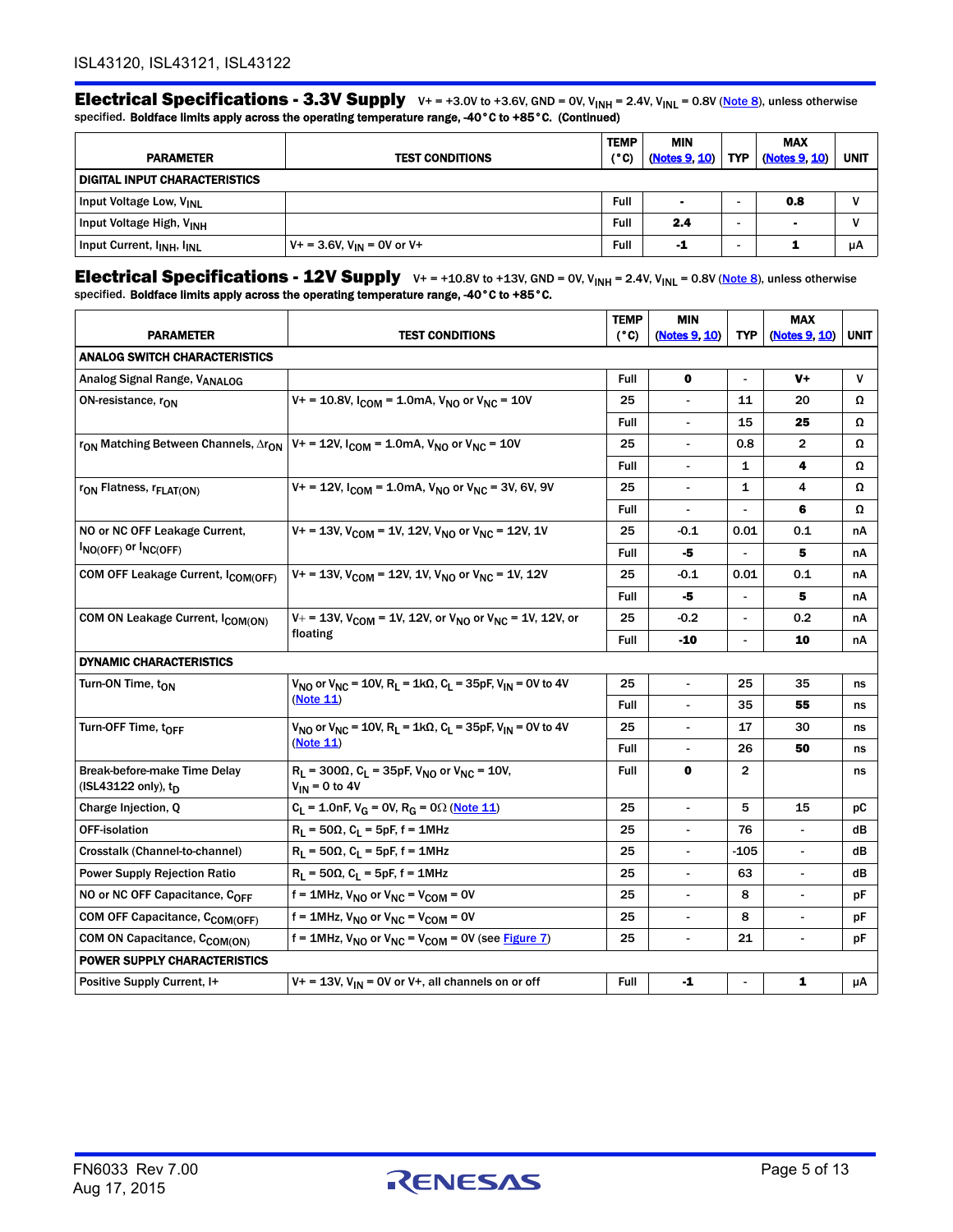Electrical Specifications - 12V Supply  $v+=+10.8V$  to  $+13V$ , GND = 0V, V<sub>INH</sub> = 2.4V, V<sub>INL</sub> = 0.8V (Note 8), unless otherwise specified. Boldface limits apply across the operating temperature range, -40°C to +85°C. (Continued)

| <b>PARAMETER</b>                                   | <b>TEST CONDITIONS</b>                  | <b>TEMP</b><br>(°C) | MIN<br>(Notes 9, 10) | TYP . | <b>MAX</b><br>(Notes 9, 10) | <b>UNIT</b> |  |
|----------------------------------------------------|-----------------------------------------|---------------------|----------------------|-------|-----------------------------|-------------|--|
| <b>DIGITAL INPUT CHARACTERISTICS</b>               |                                         |                     |                      |       |                             |             |  |
| Input Voltage Low, V <sub>INL</sub>                |                                         | Full                | $\blacksquare$       |       | 0.8                         |             |  |
| Input Voltage High, V <sub>INH</sub>               |                                         | Full                |                      |       | $\blacksquare$              |             |  |
| Input Current, I <sub>INH</sub> , I <sub>INL</sub> | $V_+$ = 13V, V <sub>IN</sub> = 0V or V+ | Full                | -1                   |       | -                           | μA          |  |

NOTES:

<span id="page-5-4"></span>8.  $V_{IN}$  = input voltage to perform proper function.

<span id="page-5-2"></span>9. The algebraic convention, whereby the most negative value is a minimum and the most positive a maximum, is used in this data sheet.

<span id="page-5-3"></span>10. Compliance to datasheet limits is assured by one or more methods: production test, characterization and/or design.

<span id="page-5-5"></span>11. Limits established by characterization and are not production tested.

### Test Circuits and Waveforms



Logic input waveform is inverted for switches that have the opposite logic sense.

<span id="page-5-0"></span>



Repeat test for all switches.  $C_L$  includes fixture and stray capacitance.

**V+**

$$
V_{\text{OUT}} = V_{\text{(NO or NC)}} \frac{R_{\text{L}}}{R_{\text{L}} + r_{\text{ON}}}
$$
  
FIGURE 1B. TEST CIRCUIT





<span id="page-5-1"></span>FIGURE 2A. MEASUREMENT POINTS FIGURE 2B. TEST CIRCUIT

FIGURE 2. CHARGE INJECTION

**FIGURE 1. SWITCHING TIMES** 

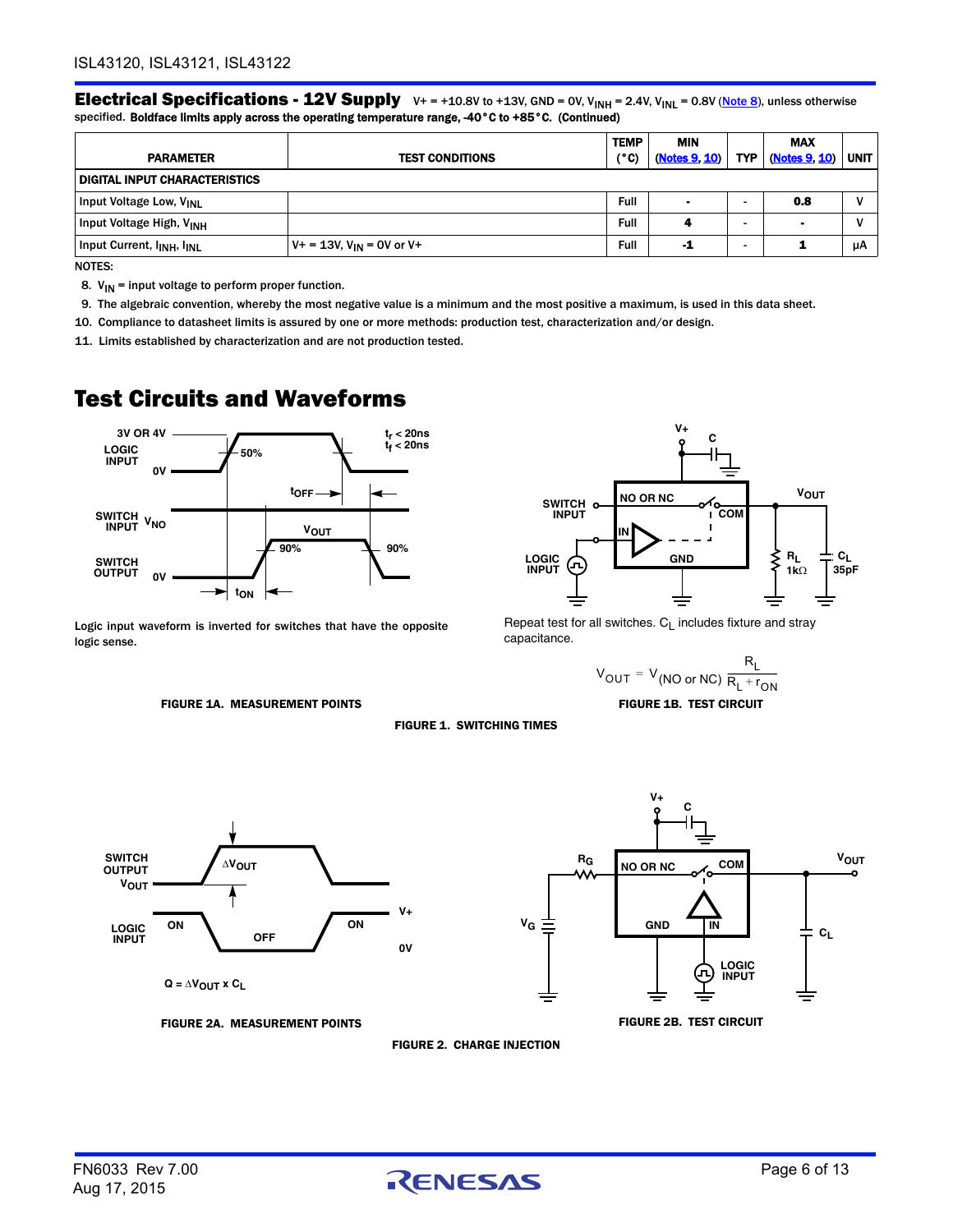### **Test Circuits and Waveforms (Continued)**



FIGURE 3A. MEASUREMENT POINTS (ISL43122 ONLY)



 $C_L$  includes fixture and stray capacitance. FIGURE 3B. TEST CIRCUIT (ISL43122 ONLY)

FIGURE 3. BREAK-BEFORE-MAKE TIME

<span id="page-6-1"></span>

FIGURE 4. OFF-ISOLATION TEST CIRCUIT FIGURE 5.  $r_{ON}$  test circuit

<span id="page-6-2"></span>

**V+ C** ╟┢



<span id="page-6-4"></span><span id="page-6-0"></span>

<span id="page-6-3"></span>FIGURE 6. CROSSTALK TEST CIRCUIT FIGURE 7. CAPACITANCE TEST CIRCUIT

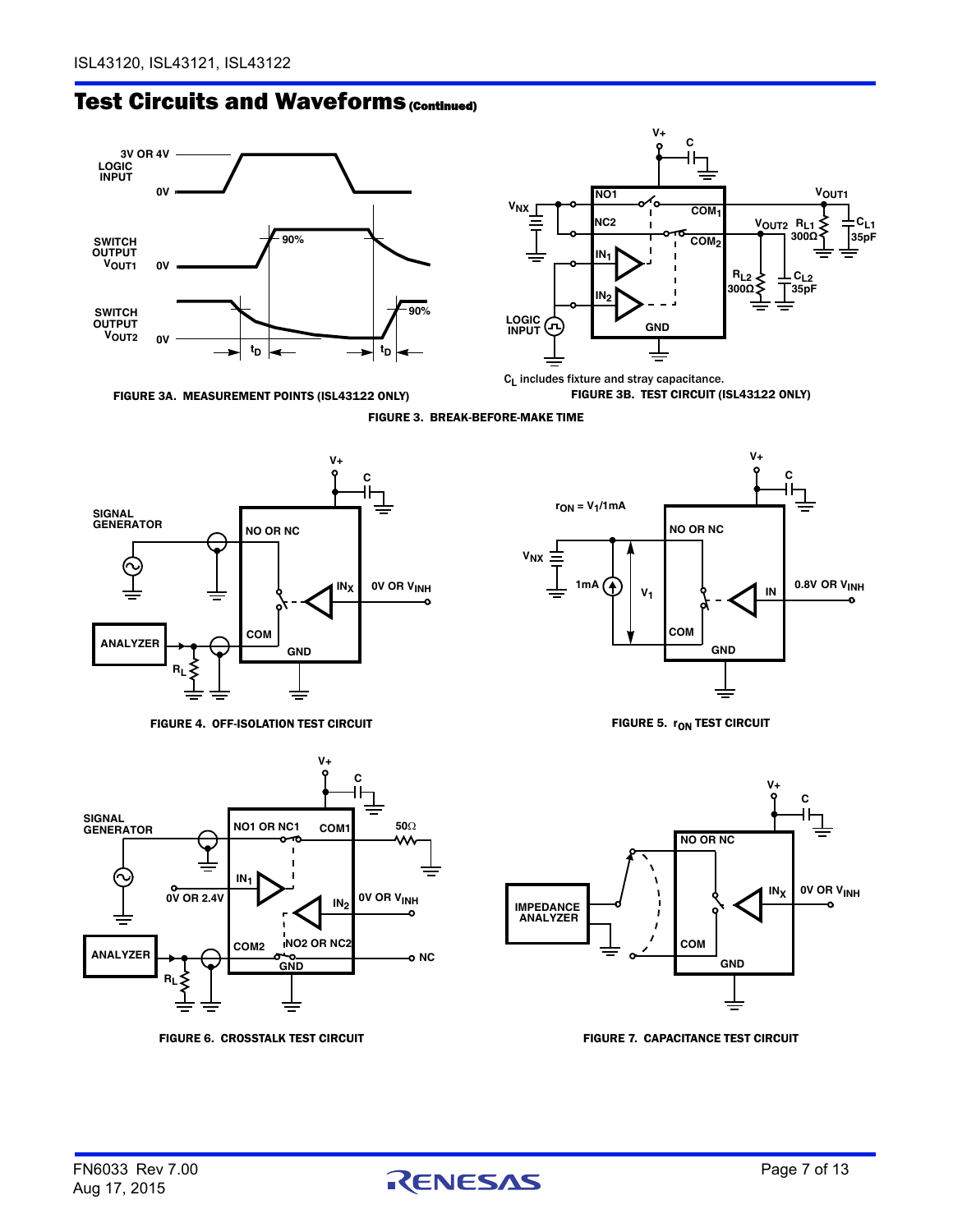### Detailed Description

The ISL43120, ISL43121, ISL43122 bidirectional dual SPST analog switches offer precise switching capability from a single 2.7V to 12V supply with low ON-resistance (19Ω) and high speed operation ( $t_{ON}$  = 28ns,  $t_{OFF}$  = 20ns). The devices are especially well suited to portable battery-powered equipment thanks to the low operating supply voltage (2.7V), low power consumption (5µW), low leakage currents (100pA max), and the tiny SOT-23 packaging. High frequency applications also benefit from the wide bandwidth, and the very high off-isolation and crosstalk rejection.

#### Supply Sequencing and Overvoltage Protection

With any CMOS device, proper power supply sequencing is required to protect the device from excessive input currents, which might permanently damage the IC. All I/O pins contain ESD protection diodes from the pin to V+ and GND (see  $Figure 8$ ). To prevent forward biasing these diodes, V+ must be applied before any input signals, and input signal voltages must remain between V+ and GND. If these conditions cannot be guaranteed, then one of the following two protection methods should be employed.

Logic inputs can easily be protected by adding a 1kΩ resistor in series with the input (see  $Figure 8$ ). The resistor limits the input current below the threshold that produces permanent damage, and the sub-microamp input current produces an insignificant voltage drop during normal operation.

Adding a series resistor to the switch input defeats the purpose of using a low  $r_{ON}$  switch, so two small signal diodes can be added in series with the supply pins to provide overvoltage protection for all pins (see [Figure 8](#page-7-0)). These additional diodes limit the analog signal from 1V below V+ to 1V above GND. The low leakage current performance is unaffected by this approach, but the switch resistance may increase, especially at low supply voltages.



<span id="page-7-0"></span>FIGURE 8. OVERVOLTAGE PROTECTION

#### Power-Supply Considerations

The ISL43120, ISL43121, ISL43122 construction is typical of most CMOS analog switches, except that they have only two supply pins: V+ and GND. V+ and GND drive the internal CMOS switches and set their analog voltage limits. Unlike switches with a 13V maximum supply voltage, the ISL43120, ISL43121, ISL43122 15V maximum supply voltage provides plenty of room for the 10% tolerance of 12V supplies, as well as room for overshoot and noise spikes.

The minimum recommended supply voltage is 2.7V. It is important to note that the input signal range, switching times, and ON-resistance degrade at lower supply voltages. Refer to the "Electrical Specifications" tables starting on [page 3](#page-2-2) and "Typical Performance Curves" (starting on [page 9\)](#page-8-0) for details.

V+ and GND also power the internal logic and level shifter. The level shifter convert the input logic levels to switched V+ and GND signals to drive the analog switch gate terminals.

This family of switches cannot be operated with bipolar supplies, because the input switching point becomes negative in this configuration.

#### Logic-level Thresholds

This switch family is TTL compatible (0.8V and 2.4V) over a supply range of 3V to  $11V$  (see [Figure 15\)](#page-9-0). At 12V the V<sub>IH</sub> level is about 2.5V. This is still below the TTL guaranteed high output minimum level of 2.8V, but noise margin is reduced. For best results with a 12V supply, use a logic family the provides a  $V_{OH}$ greater than 3V.

The digital input stages draw supply current whenever the digital input voltage is not at one of the supply rails. Driving the digital input signals from GND to V+ with a fast transition time minimizes power dissipation.

#### High-frequency Performance

In 50Ω systems, signal response is reasonably flat even past 300MHz (see [Figure 16\)](#page-9-1). Figure [16](#page-9-1) also illustrates that the frequency response is very consistent over a wide V+ range, and for varying analog signal levels.

An OFF switch acts like a capacitor and passes higher frequencies with less attenuation, resulting in signal feedthrough from a switch's input to its output. Off-isolation is the resistance to this feedthrough, while crosstalk indicates the amount of feedthrough from one switch to another. [Figure 17](#page-10-0) details the high off-isolation and crosstalk rejection provided by this family. At 10MHz, off isolation is about 50dB in 50Ω systems, decreasing approximately 20dB per decade as frequency increases. Higher load impedances decrease off isolation and crosstalk rejection due to the voltage divider action of the switch OFF impedance and the load impedance.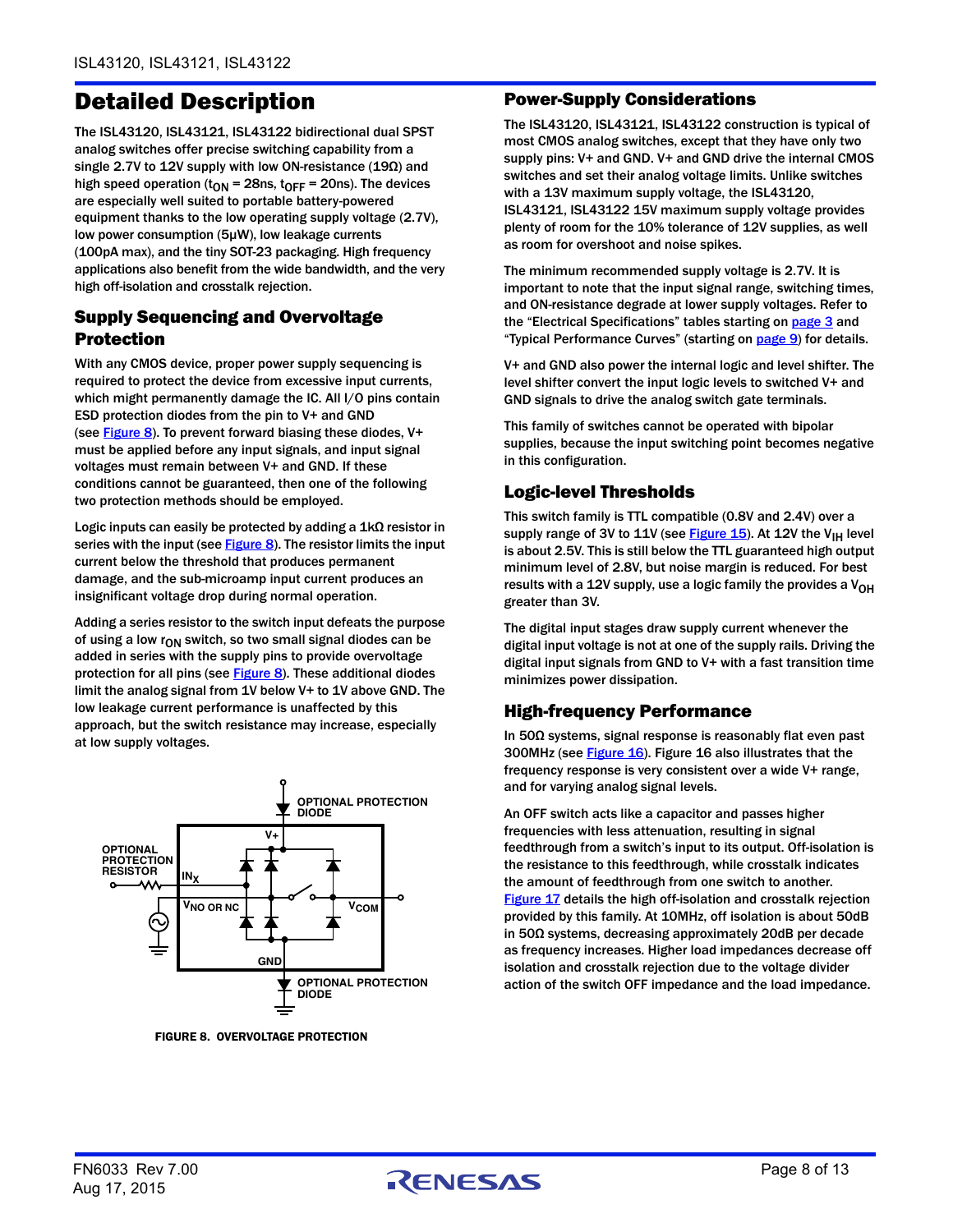#### Leakage Considerations

Reverse ESD protection diodes are internally connected between each analog-signal pin and both V+ and GND. One of these diodes conducts if any analog signal exceeds V+ or GND.

Virtually all the analog leakage current comes from the ESD diodes to V+ or GND. Although the ESD diodes on a given signal pin are identical and therefore fairly well balanced, they are reverse biased differently. Each is biased by either V+ or GND and the analog signal. This means their leakages will vary as the

<span id="page-8-0"></span>Typical Performance Curves TA = +25°C, unless otherwise specified.

signal varies. The difference in the two diode leakages to the V+ and GND pins constitutes the analog-signal-path leakage current. All analog leakage current flows between each pin and one of the supply terminals, not to the other switch terminal. This is why both sides of a given switch can show leakage currents of the same or opposite polarity. There is no connection between the analog signal paths and V+ or GND.

#### **rON (Ω) V+ (V) 35 25 15 5 3 4 5 6 7 8 9 10 11 12 13**  $+25^\circ$ **-40°C +85°C 10 20 30 40**



FIGURE 9. ON-RESISTANCE vs SUPPLY VOLTAGE FIGURE 10. ON-RESISTANCE vs SWITCH VOLTAGE





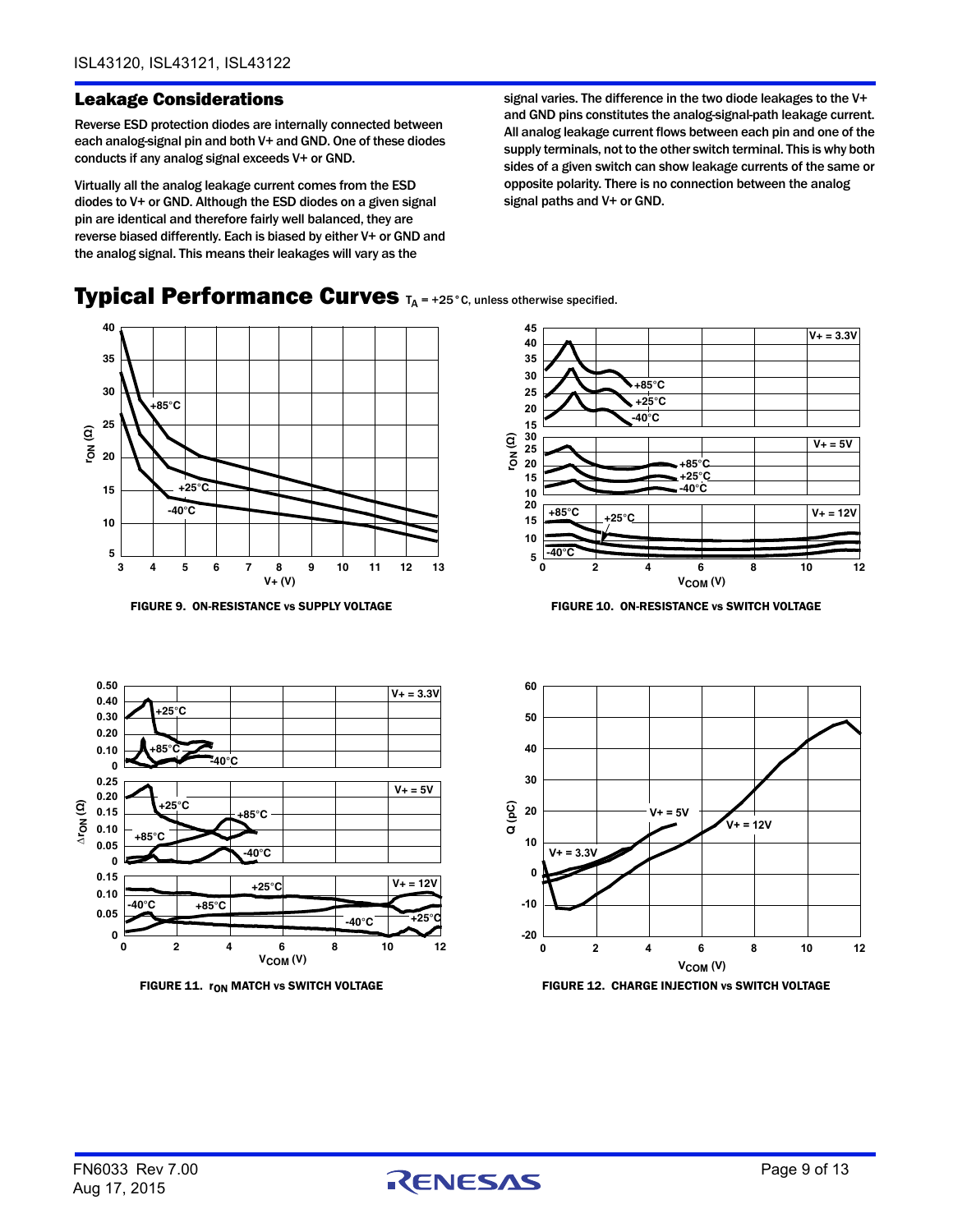### Typical Performance Curves TA = +25°C, unless otherwise specified. (Continued)





FIGURE 13. TURN-ON TIME vs SUPPLY VOLTAGE FIGURE 14. TURN-OFF TIME vs SUPPLY VOLTAGE



<span id="page-9-0"></span>FIGURE 15. DIGITAL SWITCHING POINT vs SUPPLY VOLTAGE FIGURE 16. FREQUENCY RESPONSE



<span id="page-9-1"></span>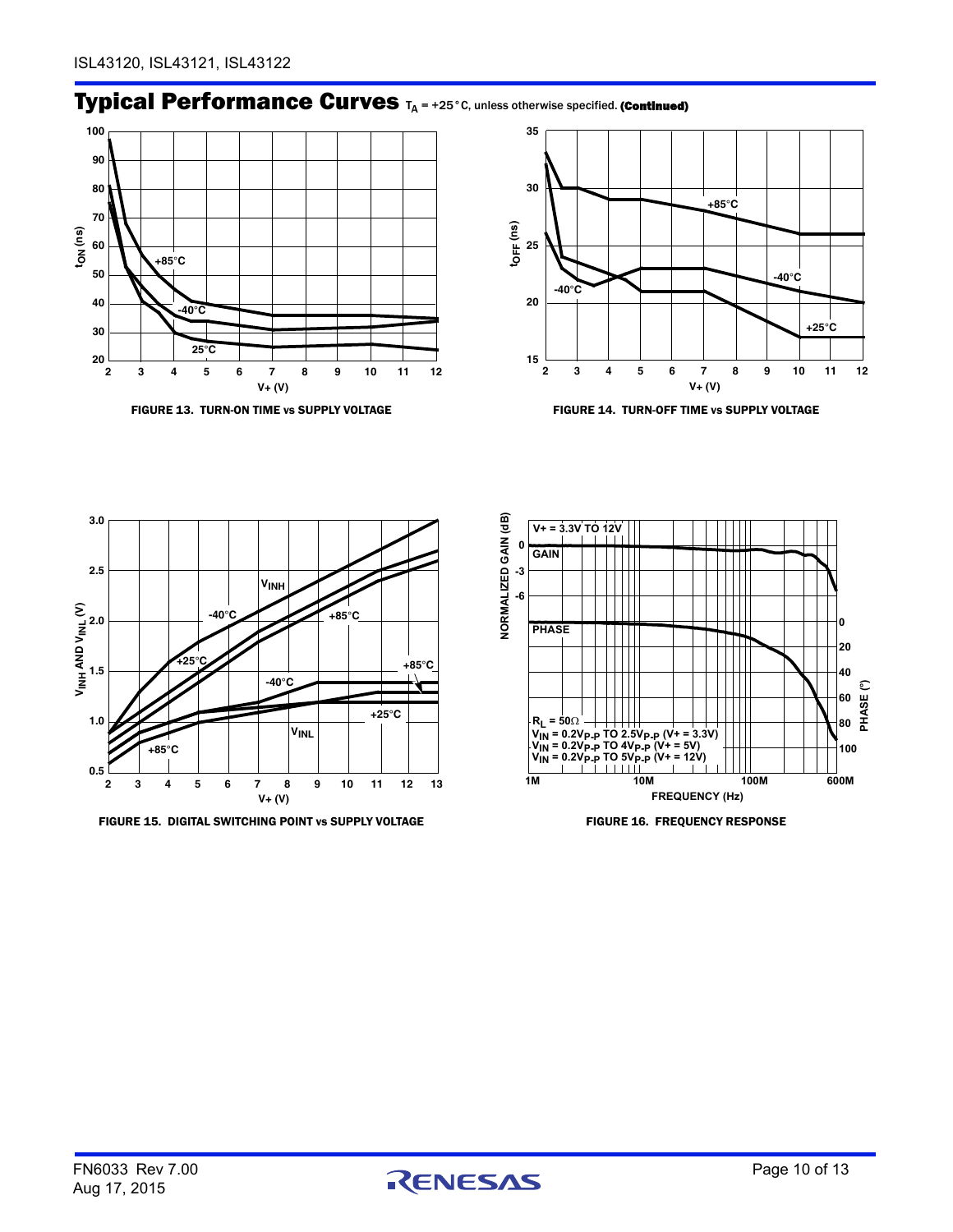### Typical Performance Curves TA = +25°C, unless otherwise specified. (Continued)



### <span id="page-10-0"></span>Die Characteristics

#### SUBSTRATE POTENTIAL (POWERED UP):

GND

#### TRANSISTOR COUNT:

ISL43120: 66 ISL43121: 66 ISL43122: 66

#### PROCESS:

Si Gate CMOS

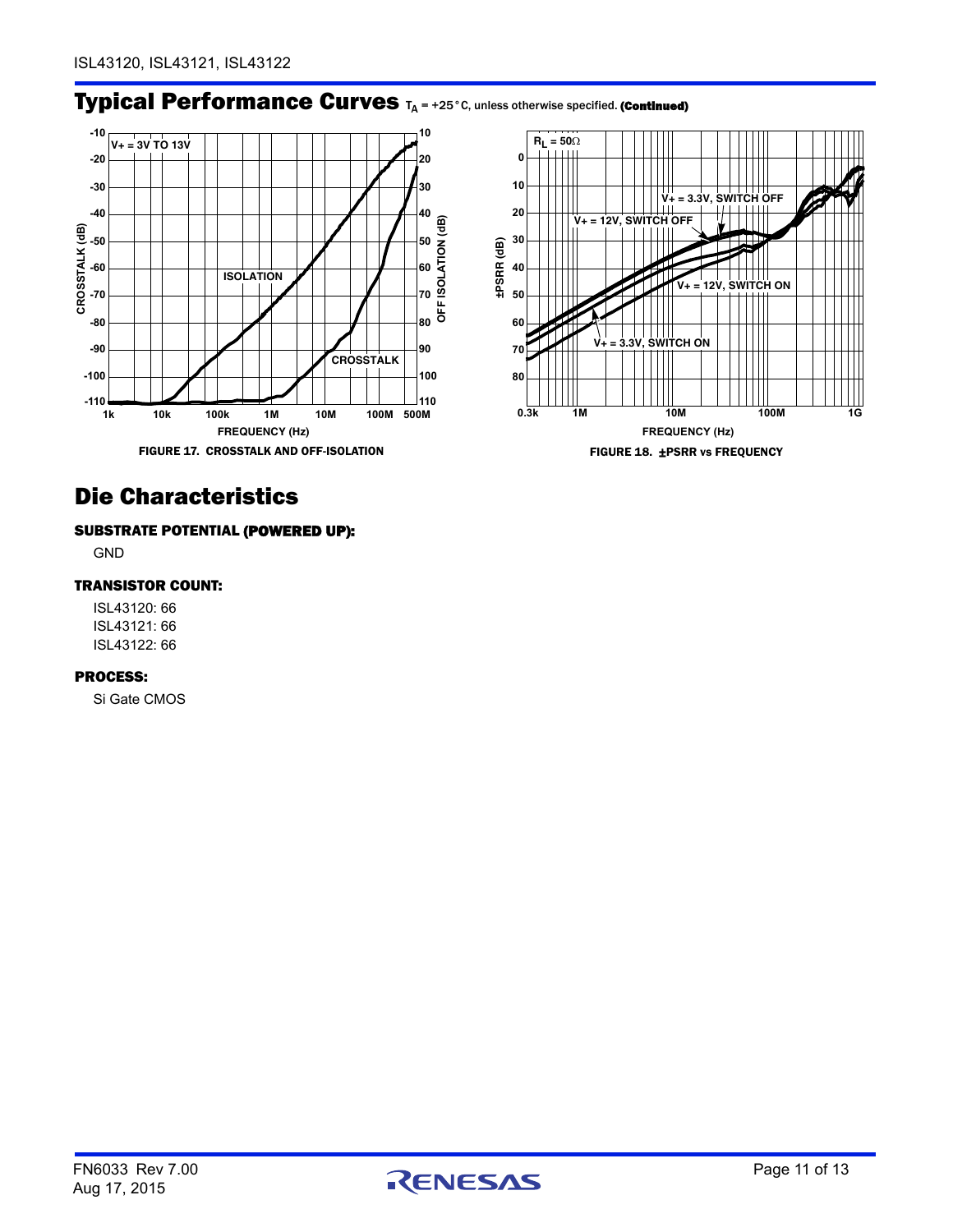### Revision History

The revision history provided is for informational purposes only and is believed to be accurate, but not warranted. Please go to the web to make sure that you have the latest revision.

| <b>DATE</b>     | <b>REVISION</b> | <b>CHANGE</b>                                                                                                                                                                                         |
|-----------------|-----------------|-------------------------------------------------------------------------------------------------------------------------------------------------------------------------------------------------------|
| August 17, 2015 | FN6033.7        | Updated Ordering Information table on page 2.                                                                                                                                                         |
| May 28, 2015    | <b>FN6033.6</b> | Added Rev History beginning with Rev 6.<br>Updated entire datasheet applying Intersil's new standards.<br>Updated Ordering information by removing obsolete parts, adding MSL and part marking notes. |

### About Intersil

Intersil Corporation is a leading provider of innovative power management and precision analog solutions. The company's products address some of the largest markets within the industrial and infrastructure, mobile computing and high-end consumer markets.

For the most updated datasheet, application notes, related documentation and related parts, please see the respective product information page found at [www.intersil.com.](www.intersil.com)

You may report errors or suggestions for improving this datasheet by visiting [www.intersil.com/ask](http://www.intersil.com/en/support.html?OrganizationID=784358&p=createnewticket&p_href=http%3A%2F%2Fwww.intersil.com%2Fen%2Fsupport.html).

Reliability reports are also available from our website at [www.intersil.com/support](http://www.intersil.com/en/support/qualandreliability.html#reliability)

© Copyright Intersil Americas LLC 2003-2015. All Rights Reserved. All trademarks and registered trademarks are the property of their respective owners.

For additional products, see [www.intersil.com/en/products.html](http://www.intersil.com/en/products.html?utm_source=Intersil&utm_medium=datasheet&utm_campaign=disclaimer-ds-footer)

[Intersil products are manufactured, assembled and tested utilizing ISO9001 quality systems as noted](http://www.intersil.com/en/products.html?utm_source=Intersil&utm_medium=datasheet&utm_campaign=disclaimer-ds-footer) in the quality certifications found at [www.intersil.com/en/support/qualandreliability.html](http://www.intersil.com/en/support/qualandreliability.html?utm_source=Intersil&utm_medium=datasheet&utm_campaign=disclaimer-ds-footer)

*Intersil products are sold by description only. Intersil may modify the circuit design and/or specifications of products at any time without notice, provided that such modification does not, in Intersil's sole judgment, affect the form, fit or function of the product. Accordingly, the reader is cautioned to verify that datasheets are current before placing orders. Information furnished by Intersil is believed to be accurate and reliable. However, no responsibility is assumed by Intersil or its subsidiaries for its use; nor for any infringements of patents or other rights of third parties which may result from its use. No license is granted by implication or otherwise under any patent or patent rights of Intersil or its subsidiaries.*

For information regarding Intersil Corporation and its products, see [www.intersil.com](http://www.intersil.com?utm_source=intersil&utm_medium=datasheet&utm_campaign=disclaimer-ds-footer)